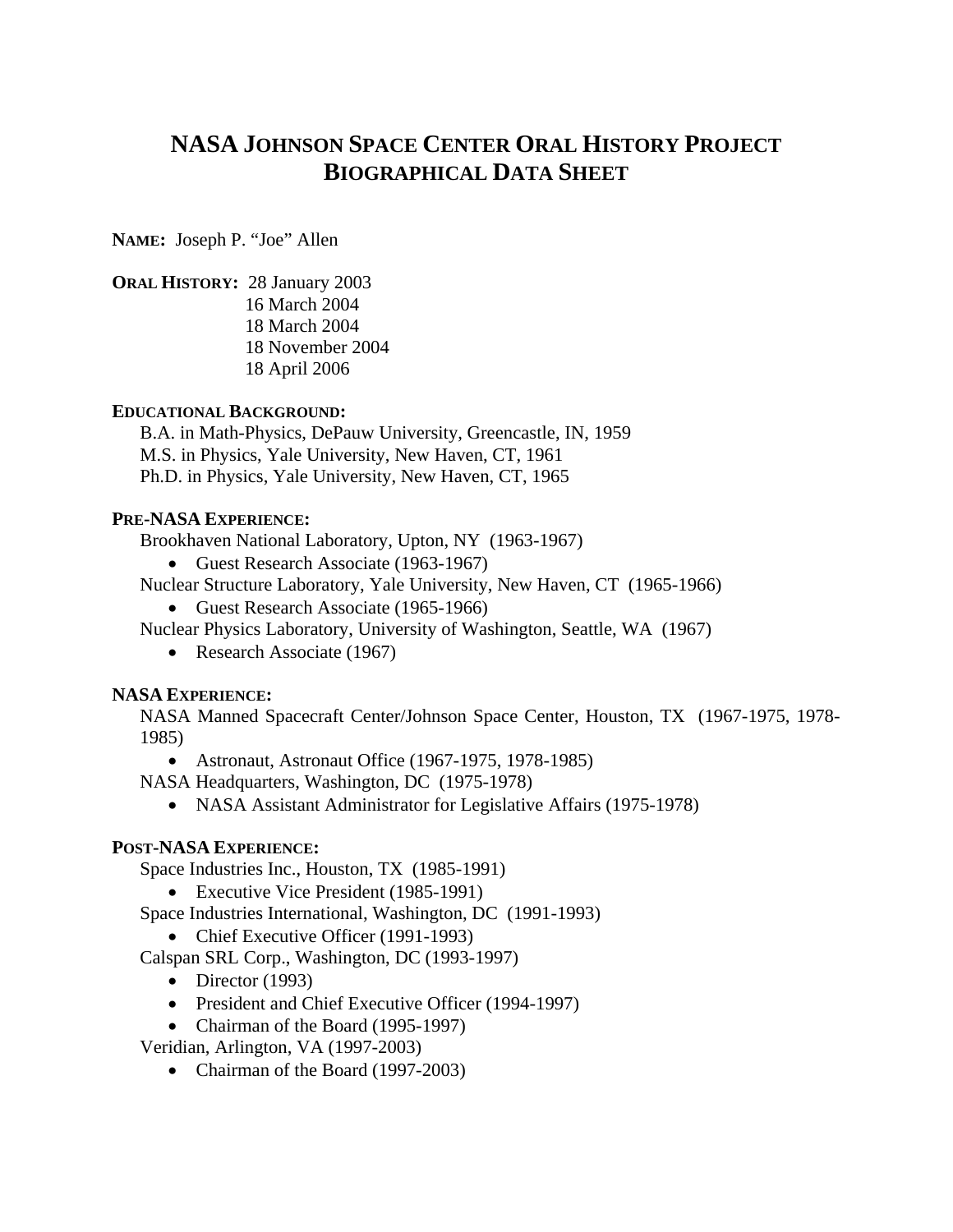### **MISSIONS:**

STS-5 (*Columbia*)

- Crew: Commander Vance D. Brand, Pilot Robert F. Overmyer, Mission Specialist 1 Joseph P. Allen, Mission Specialist 2, William B. Lenoir
- Launched: 11 November 1982 at 07:19:00 A.M. EST from Kennedy Space Center, FL
- Duration: 5 days, 2 hours, 14 minutes, 26 seconds
- Landed: 16 November 1982 at 06:33:26 A.M. PST Edwards AFB, California
- Mission Highlights: This was the Space Shuttle's first operational flight, and the first mission to have four crew members onboard. Two communication satellites were deployed: Anik C-3 and SBS-3. The crew completed three Shuttle Student Involvement Program experiments. Flight controllers cancelled the Space Shuttle's first planned spacewalk when the crew had problems with the spacesuits.

## STS 51-A (*Discovery*)

- Crew: Commander Frederick H. Hauck, Pilot David M. Walker, Mission Specialist 1 Anna L. Fisher, Mission Specialist 2 Dale A. Gardner, Mission Specialist 3 Joseph P. Allen
- Launched: 8 November 1984 at 07:15:00 A.M. EST from Kennedy Space Center, FL
- Duration: 7 days, 23 hours, 44 minutes, 56 seconds
- Landed: 16 November 1984 at 06:59:56 A.M. EST, Kennedy Space Center, FL
- Mission Highlights: The crew deployed two satellites: the TELESAT-H (Anik D2) and SYNCOM IV-I (Leasat 1). Allen and Gardner retrieved two faulty satellites with the use of the Manned Maneuvering Units. Other payloads included: Diffusive Mixing of Organic Solutions (DMOS) and Radiation Monitoring Equipment (RME).

## **AWARDS & CITATIONS:**

- Fulbright Scholar, 1959-1960
- Outstanding Flying Award, Class 69-06, Vance Air Force Base, 1969
- NASA Group Achievement Award, 1971, 1974
- Yale Science and Engineering Association Award for Advancement of Basic and Applied Science, 1972
- Depauw University Distinguished Alumnus Award, 1972
- NASA Exceptional Scientific Achievement Medal, 1973
- NASA Exceptional Service Medal, 1978
- NASA Superior Performance Award, 1975, 1981
- Honorary Doctor of Science from DePauw University, 1983
- Wilber Cross Medal, Yale University, 1983
- Komarov Diploma, Federation Aeronautique Internationale, 1985
- Honorary Doctor of Science from State University of New York, Buffalo, 2003
- Inductee, National Wrestling Hall of Fame, Stillwater, OK